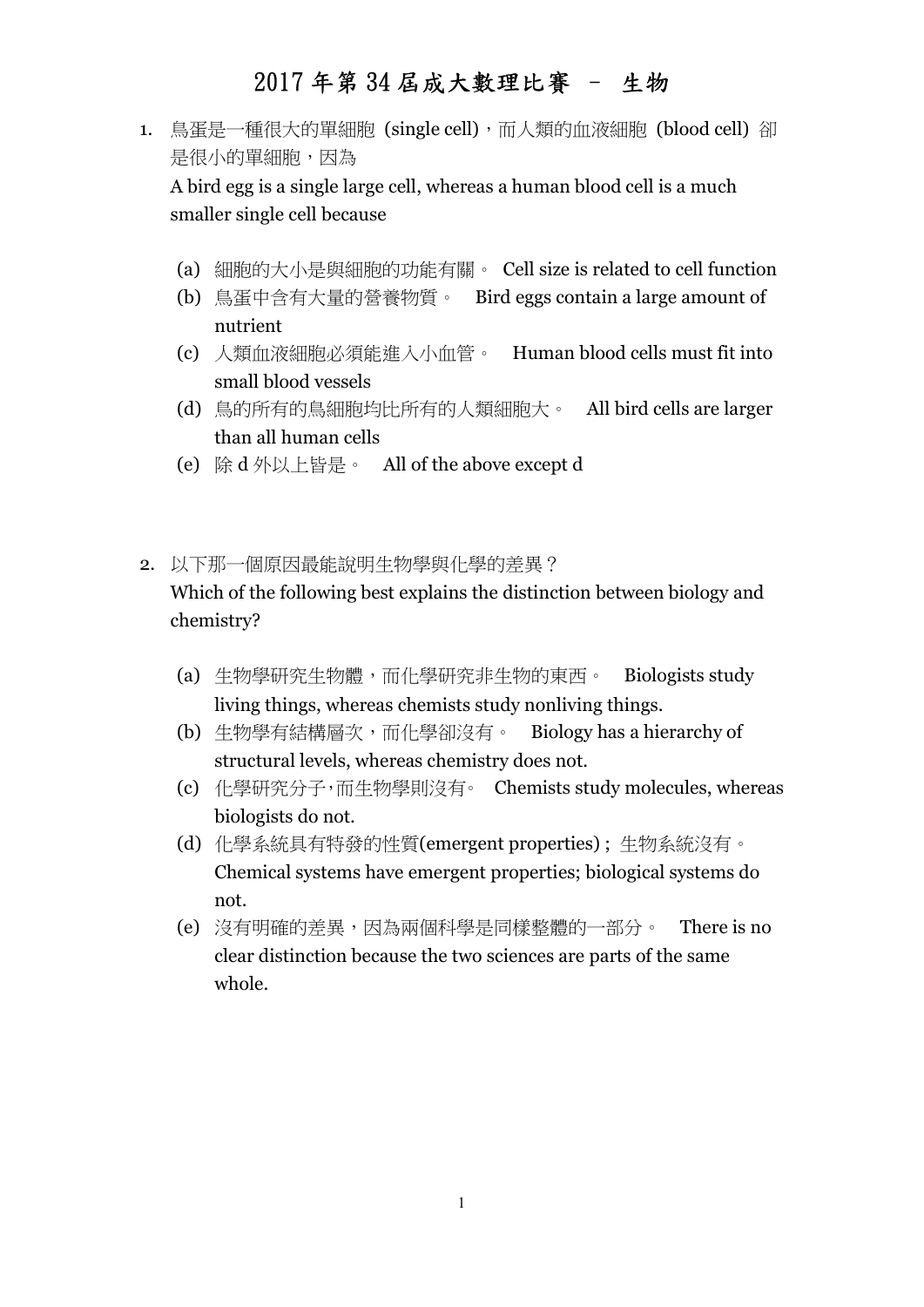- 3. 何種化學鍵必須被打破才能使水蒸發 (vaporize)? Which bonds must be broken for water to vaporize?
	- (a) 非極性共價鍵 (nonpolar covalent bonds) 。Nonpolar covalent bonds
	- (b) 極性共價鍵 (polar covalent bonds) 。Polar covalent bonds
	- (c) 氫鍵 (hydrogen bonds) 。 Hydrogen bonds
	- (d) 離子鍵 (ionic bonds) 。 Ionic bonds
	- (e) c 和 d 都是正確的。 Both c and d are correct.
- 4. 19世紀初期的科學家相信,活生命體與非生命體之有所不同,是因為擁有可 以從無機物質中產生有機分子的"生命力 (life force)"。這個信念的術語 (term) 是

Early 19th-century scientists believed that living organisms differed from nonliving things as a result of possessing a "life force" that could create organic molecules from inorganic matter. The term given to this belief is

- (a) 唯物主義 (materialism)。 Materialism.
- (b) 維生主義 (vitalism)。 Vitalism.
- (c) 機制主義 (mechanism)。 Mechanism.
- (d) 有機演化 (organic evolution)。 Organic evolution.
- (e) 無機合成 (inorganic synthesis)。 Inorganic synthesis.
- 5. 對於脫水反應 (dehydration reaction) 和水解 (hydrolysis) 之間的關係,以 下那一個是最好的總結?

Which of the following best summarizes the relationship between dehydration reactions and hydrolysis?

- (a) 脫水反應製造聚合物 (polymers),水解會破壞聚合物。 Dehydration reactions assemble polymers, and hydrolysis breaks them down.
- (b) 水解發生在白天,脫水反應發生在晚上。 Hydrolysis occurs during the day, and dehydration reactions happen at night.
- (c) 脫水反應只能在水解後才能發生。 Dehydration reactions can occur only after hydrolysis.
- (d) 水解產生單體 (monomers),脫水反應會破壞它們。 Hydrolysis creates monomers, and dehydration reactions destroy them.
- (e) 脫水反應出現在植物中,水解發生在動物體內。 Dehydration reactions occur in plants, and hydrolysis happens in animals.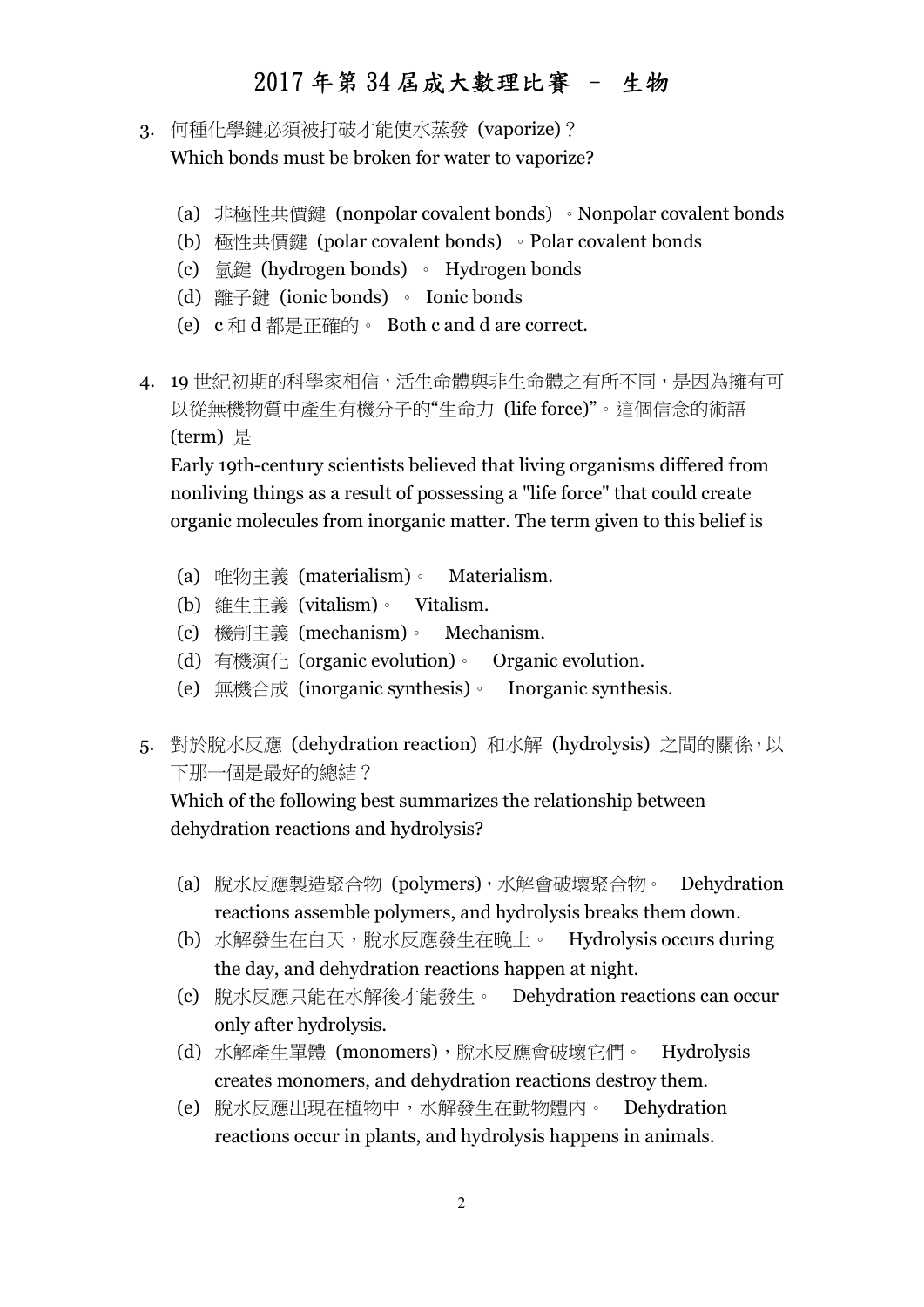- 6. ATP 的結構與下列何種物質有密切的關係 Of the following, the structure of ATP is most closely related to
	- (a) 合成代謝類固醇 (anabolic steroid)。 An anabolic steroid.
	- (b) 雙螺旋 (double helix)。 A double helix.
	- (c) RNA 核苷酸 (nucleotide)。 RNA nucleotides.
	- (d) 連接有三個磷酸基團 (phosphate groups) 的氨基酸 (amino acid)。 An amino acid with three phosphate groups attached.
	- (e) 磷脂 (phospholipid)。 A phospholipid.
- 7. 細胞如含有右邊的分子和結構:酶,DNA,核醣體,質膜和線粒體,它可能 是何種細胞

A cell has the following molecules and structures: enzymes, DNA, ribosomes, plasma membrane, and mitochondria. It could be a cell from

- (a) 細菌。 A bacterium.
- (b) 動物,但不是植物。 An animal, but not a plant.
- (c) 植物, 但不是動物。 A plant, but not an animal.
- (d) 植物或動物。 A plant or an animal.
- (e) 任何種類的生物體。 Any kind of organism.
- 8. 在冬天小麥 (winter wheat) 中的細胞膜內利用何動方式在極冷天氣時仍然 能夠保持流體狀態?

What is one of the ways that the membranes of winter wheat are able to remain fluid when it is extremely cold?

- (a) 增加膜中不飽和磷脂 (unsaturated phospholipids) 的百分比。 By increasing the percentage of unsaturated phospholipids in the membrane
- (b) 增加膜中膽固醇 (cholesterols) 分子的百分比。 By increasing the percentage of cholesterol molecules in the membrane
- (c) 利用減少膜中疏水性蛋白質 (hydrophobic proteins) 的數量。 By decreasing the number of hydrophobic proteins in the membrane
- (d)  $A \nparallel B \cdot A$  and B.
- (e)  $A \cdot B \nleftrightarrow C \cdot A$ , B and C.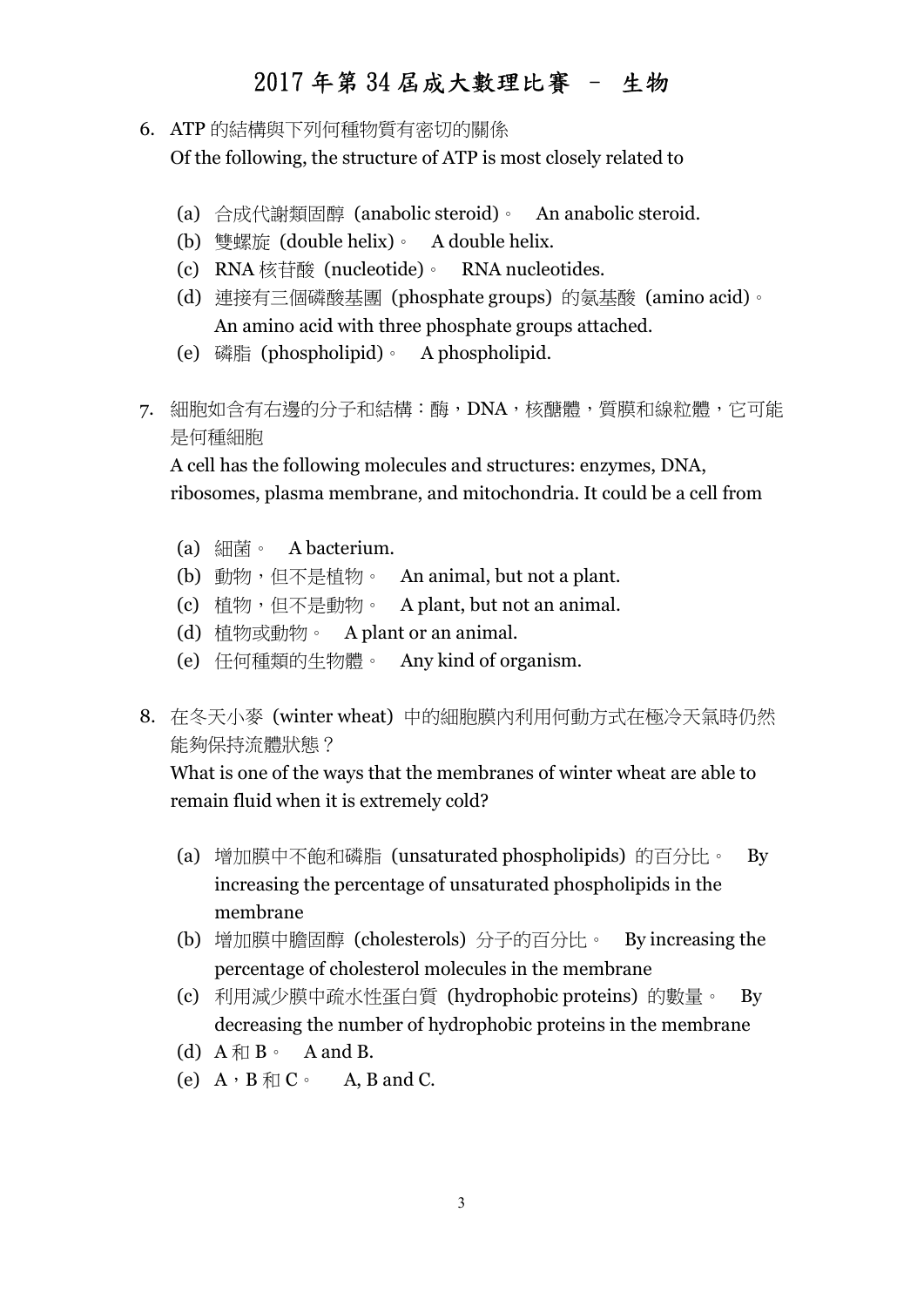- 9. 細胞呼吸 (cellular respiration) 從那一種過程中獲得最多的化學能量? Cellular respiration harvests the most chemical energy from which process?
	- (a) 受質層次磷酸化 (substrate-level phosphorylation) 。 Substrate-level phosphorylatio
	- (b) 由丙酮酸 (pyruvate) 形成乳酸鹽(lactate)。 Forming lactate from pyruvate
	- (c) 將氧轉化為 ATP 。 Converting oxygen to ATP
	- (d) 將電子從有機分子轉移到氧分子。 Transferring electrons from organic molecules to oxygen
	- (e) 在電子傳輸鏈 (electron transport chain) 中產生二氧化碳和氧氣。 Generating carbon dioxide and oxygen in the electron transport chain
- 10. 下列的所有事件都會在光合作用的能量捕獲光反應中發生, 除了: All of the events listed below occur in the energy-capturing light reactions of photosynthesis except
	- (a) 產生氧氣。 Oxygen is produced.
	- (b) NADP+ 被還原成 NADPH。 NADP+ is reduced to NADPH.
	- (c) 將二氧化碳併入 PGA。 Carbon dioxide is incorporated into PGA.
	- (d) ADP 被磷酸化以產生 ATP。 ADP is phosphorylated to yield ATP.
	- (e) 光被吸收並進入反應中心葉綠素 a (chlorophyll a)。 Light is absorbed and funneled to reaction-center chlorophyll a.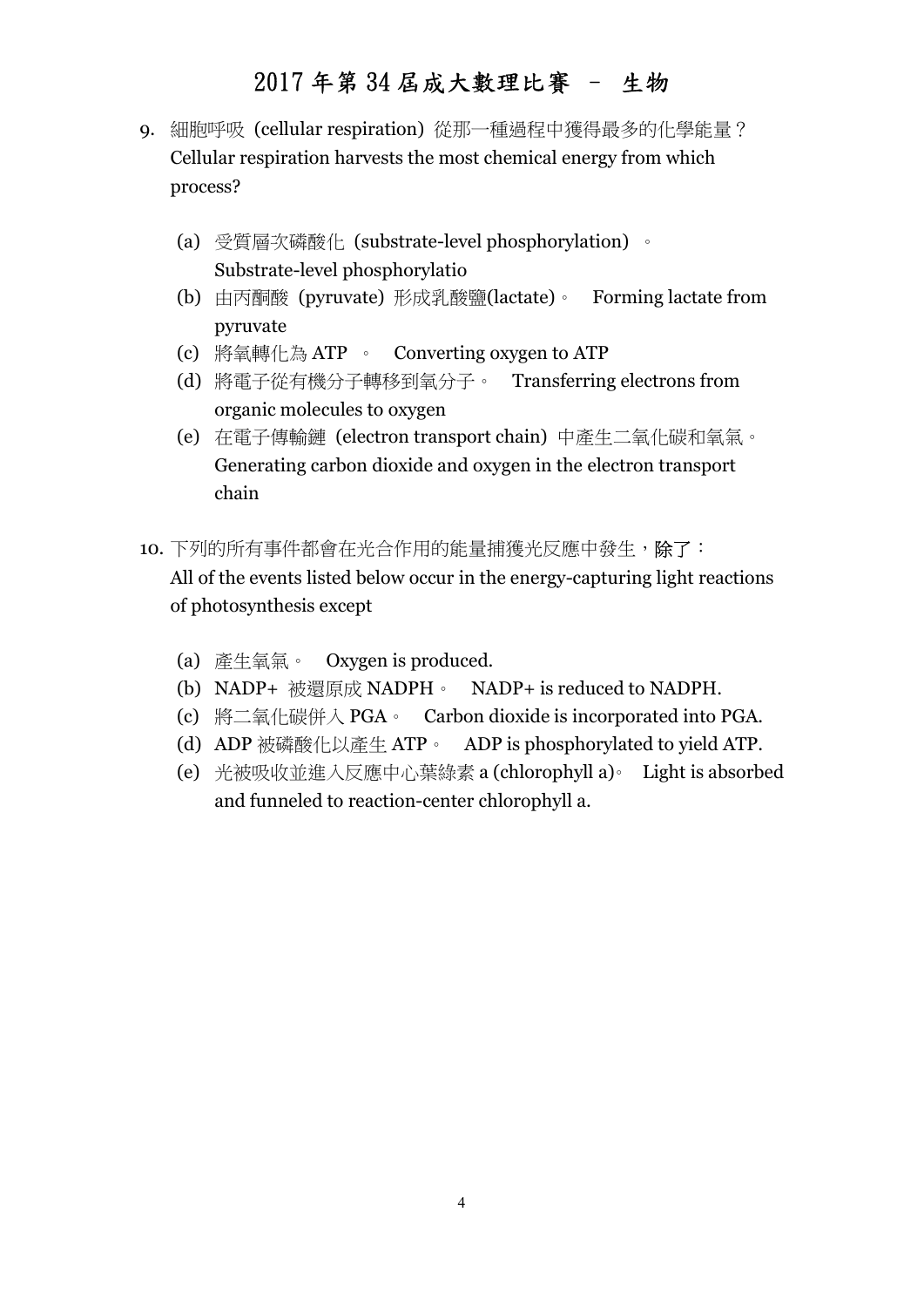- 11. 有一句古老的話"一顆爛的蘋果破壞整箱頻果"是來自何種植物的化學訊號 The old saying "one rotten apple spoils the whole barrel" comes from chemical signaling in plants
	- (a) 利用在靶細胞 (target cells) 的呼吸作用中增加二氧化碳的吸收。 Via an increased uptake of carbon dioxide during respiration in target cells.
	- (b) 利用蘋果發育時的一種局部調控器 (local regulator)。 Via a local regulator for apple development.
	- (c) 通過釋放一種使植物成熟的植物激素,乙烯氣體 (ethylene gas)。 Via release of ethylene gas, a plant hormone for ripening.
	- (d) 利用爛蘋果中的  $a/\alpha$  細胞訊號系統。 Via an  $a/\alpha$  cell signal system in the rotten apple.
	- (e) 以上的說法都不對。 None of these explains the saying.
- 12. 下列何種生命體不會利用有絲分裂 (mitosis) 和胞質分裂 (cytokinesis) 而 產生細胞?

Which of the following organisms does not reproduce cells by mitosis and cytokinesis?

- (a)  $\#$  Cow
- (b) 細菌 Bacterium
- (c) 蘑菇 Mushroom
- (d) 蟑螂 Cockroach
- (e) 香蕉樹 Banana tree
- 13. 一個攜帶 X 連鎖對偶基因 (X-linked allele) 的男子會傳遞他的相關基因給 A man who carries an X-linked allele will pass it on to
	- (a) 他所有的女兒。 All of his daughters.
	- (b) 他的一半女兒。 Half of his daughters.
	- (c) 他所有的兒子。 All of his sons.
	- (d) 他的一半兒子。 Half of his sons.
	- (e) 他所有的孩子。 All of his children.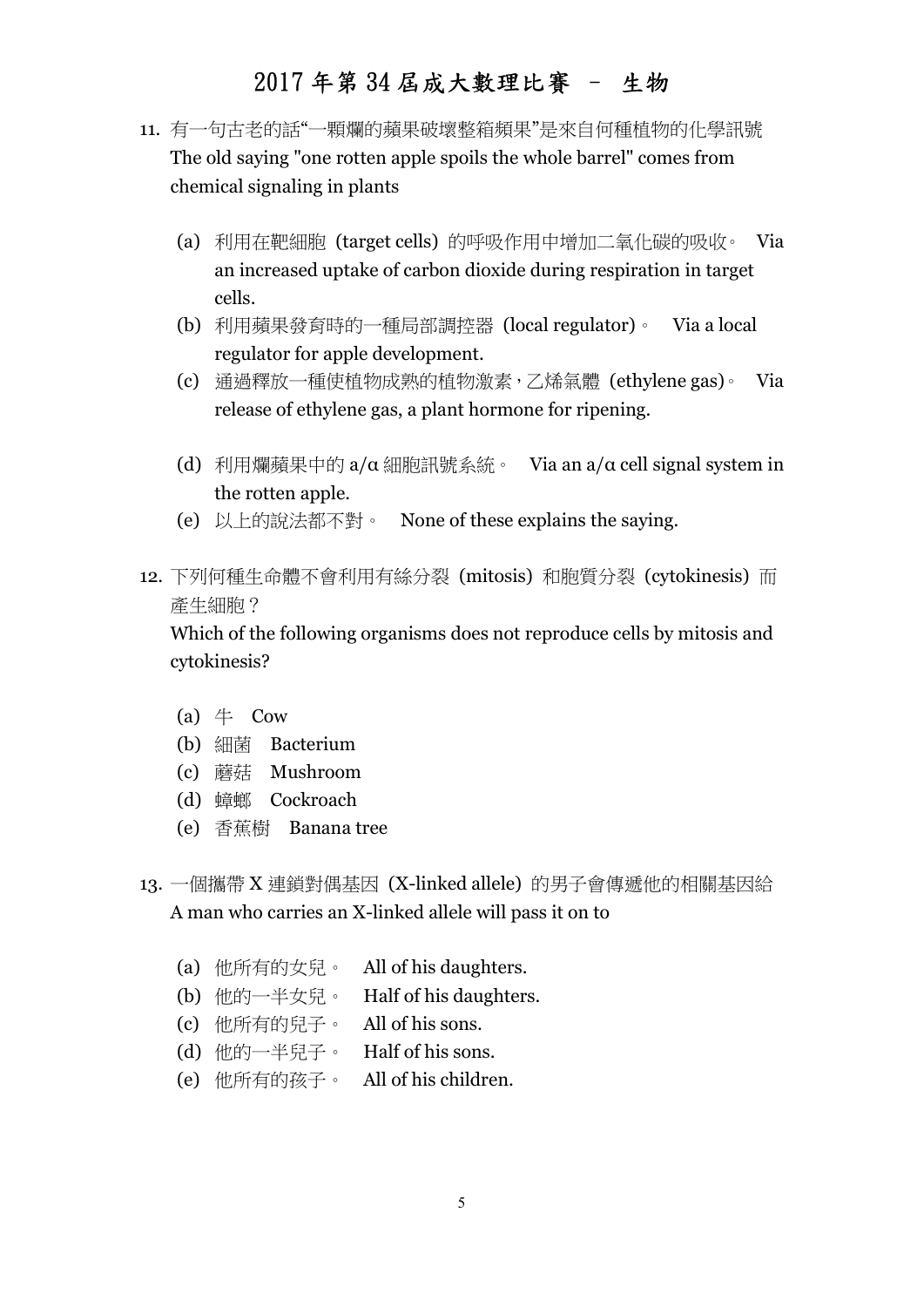14. DNA 有兩種功能:它可以自我複製 (self-replicate), 並可以製造非 DNA 分子。 DNA 有這種能力是因為

DNA has two functions: it can self-replicate and it can make non-DNA molecules. DNA is capable of these because

- (a) 由容易斷開的靜電相互作用 (electrostatic interaction) 而連接在一起 的雙股 DNA <sup>。</sup> Its two strands are held together by easily broken electrostatic interactions.
- (b) 利用核糖 (ribose) 與脫氧核糖核苷酸 (deoxyribose nucleotides) 使 核苷酸 (nucleotides) 形成鹼基對 (base pairs)。 Its nucleotides will form base pairs with both ribose and deoxyribose nucleotides.
- (c) DNA 和蛋白質可以直接在 DNA 模板上合成。 Both DNA and proteins can be synthesized directly at the DNA template.
- (d) 其複製 (replication) 是半保留性 (semiconservative) 的。 Its replication is semiconservative.
- (e) 複製和表現是熱力學的自發性 (thermodynamically spontaneous), 不 需要酶 (enzymes)。 Replication and expression are thermodynamically spontaneous and require no enzymes.
- 15. DNA 技術 (DNA technology) 有很多醫療應用, 但下列何種還未完全進行 DNA technology has many medical applications. Which of the following is not yet done routinely?
	- (a) 製造用於治療糖尿病和侏儒症的激素。 Production of hormones for treating diabetes and dwarfism
	- (b) 生產應用於疫苗的病毒亞基 (viral subunits) 。 Production of viral subunits for vaccines
	- (c) 將基因工程所製造的基因注入人類配子中 (human gametes) 。 Introduction of genetically engineered genes into human gametes
	- (d) 產前 (prenatal) 遺傳疾病基因的鑑定。 Prenatal identification of genetic disease genes
	- (e) 有害對偶基因 (harmful alleles) 攜帶者的遺傳檢測。 Genetic testing for carriers of harmful alleles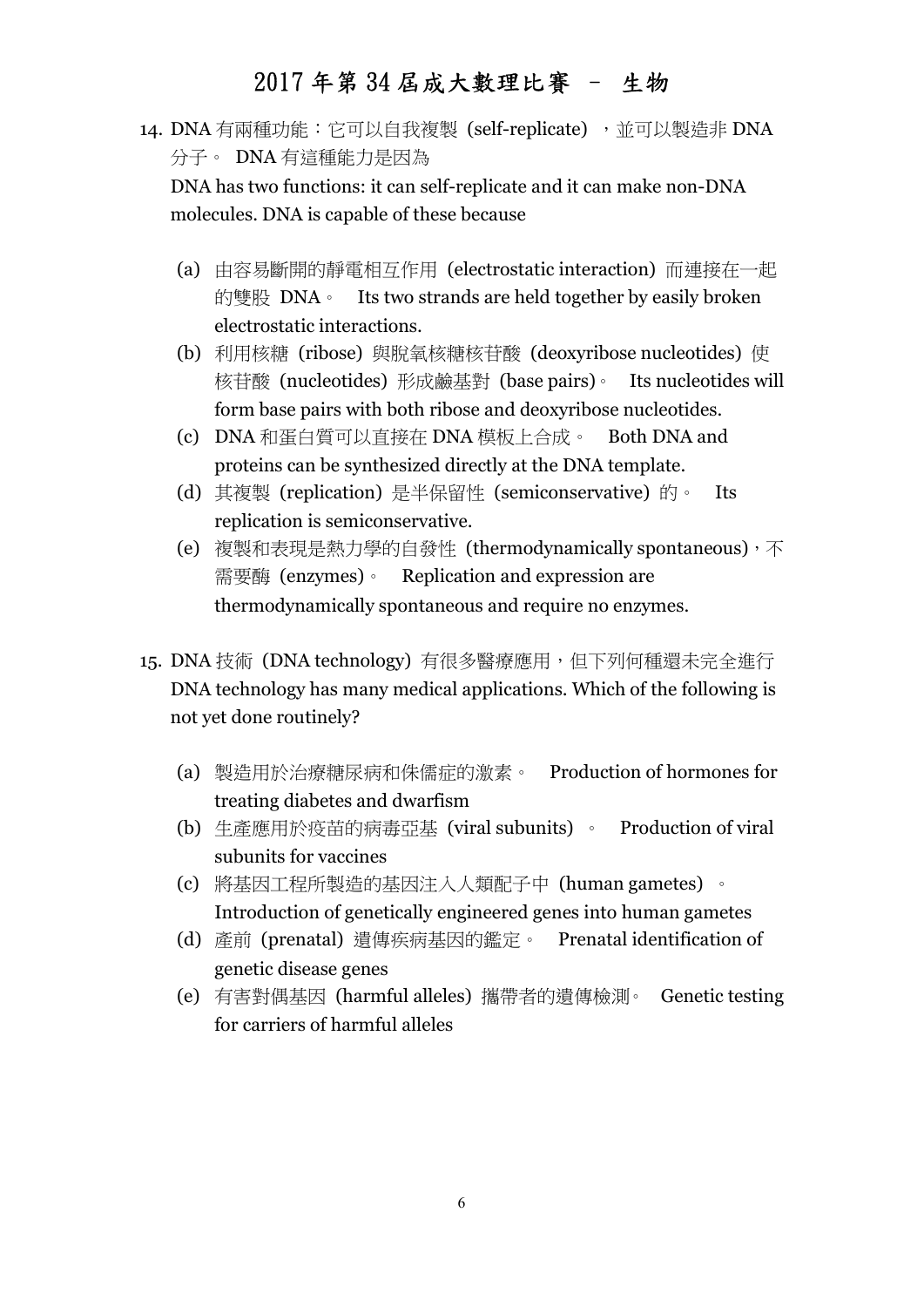- 16. 在大部份的情況下,分化 (differentiation) 會在那種層次受到控制 In most cases, differentiation is controlled at the level of
	- (a) DNA 的複製。 Replication of the DNA.
	- (b) 核小體 (nucleosome) 的形成。 Nucleosome formation.
	- (c) 轉錄 (transcription)。 Transcription.
	- (d) 翻譯 (translation)。 Translation.
	- (e) 蛋白質的後轉錄活化 (post-translational activation)。 Post-translational activation of the proteins.
- 17. 以下那一個是演化的單位? 換句話說,以下那一個可以在達爾文主義上有 意義 (Darwinian sense)

Which of the following is the unit of evolution? In other words, which of the following can evolve in the Darwinian sense?

- (a) 基因 (gene) 。 Gene
- (b) 染色體 (chromosome) 。 Chromosome
- (c) 個體 (individual) 。 Individual
- (d) 族群 (population) 。 Population
- (e) 物種 (species) 。 Species
- 18. 以下那一個應該被認定為化石?

Which of the following should be considered fossils?

- (a) 以下所有都可以被認定為化石。 All of the below are properly considered fossils.
- (b) 保存在岩石中的恐龍足跡 (dinosaur footprints) 。 Dinosaur footprints preserved in rocks
- (c) 被琥珀 (amber) 所包含的昆蟲。 Insects enclosed in amber
- (d) 在北極圈 (arctic) 中所冰凍的猛獁象 (mammoths) 。 Mammoths frozen in arctic ice
- (e) 湖泊沉積物 (lake sediments) 中的古代花粉顆粒 (ancient pollen) 。 Ancient pollen grains in lake sediments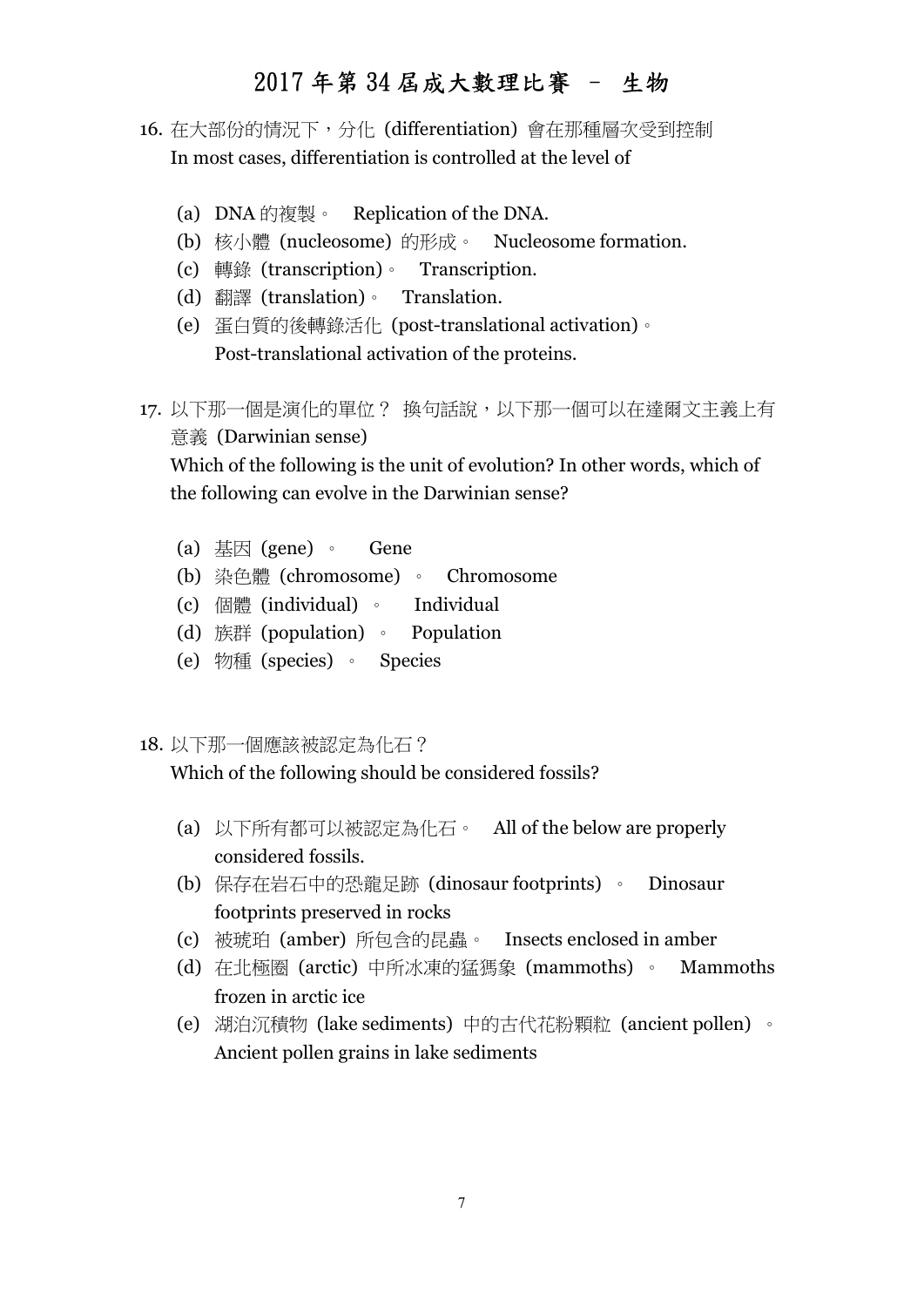19. 廣效性抗生素 (broad-spectrum antibiotics) 可以抑制大部份腸道細菌的生 長, 因此,假設沒有進行防止腸道細菌的減少時,接受廣效性抗生素治療 的住院病人最有可能變成\_\_\_\_\_\_\_\_\_\_\_。

Broad-spectrum antibiotics inhibit the growth of most intestinal bacteria. Consequently, a hospital patient who is receiving broad-spectrum antibiotics is most likely to become \_\_\_\_\_\_\_\_\_\_, assuming that nothing is done to counter the reduction of intestinal bacteria.

- (a) 無法消化纖維素 (cellulose) 。 Unable to digest cellulose
- (b) 抗生素抗藥性 (antibiotic resistant) 。 Antibiotic resistant
- (c) 無法固氮 (fix nitrogen) 。 Unable to fix nitrogen
- (d) 無法合成肽聚醣 (peptidoglycan) 。 Unable to synthesize peptidoglycan
- (e) 缺乏某些特定維生素 (vitamins) 。 Deficient in certain vitamins
- 20. 植物的生長與發育主要決定於三個主要成分: \_\_\_\_\_\_\_\_\_\_\_\_\_\_,
	- 和

Plant growth and development depend primarily on three main  $components:$  \_\_\_\_\_\_\_\_\_\_\_\_, \_\_\_\_\_\_\_\_\_\_\_\_\_\_, and \_\_\_\_\_\_\_\_\_\_\_\_.

- (a) 氮; 碳; 氧 nitrogen; carbon; oxygen (b) 鉀; 碳; 氧 potassium; carbon; oxygen (c) 氧; 碳; 氫 oxygen; carbon; hydrogen (d) 磷; 氮; 氧 phosphorus; nitrogen; oxygen (e) 硫; 氮; 磷 sulfur; nitrogen; phosphorus
- 21. 植物在開花中時,花粉 (pollen) 是從那個部份釋放出來 In flowering plants, pollen is released from the
	- (a) 花藥 (anther)。 Anther
	- (b) 柱頭 (stigma)。 Stigma
	- (c) 心皮 (carpel)。 Carpel
	- (d) 萼片 (sepal)。 Sepal
	- (e) 花粉管 (pollen tube)。 Pollen tube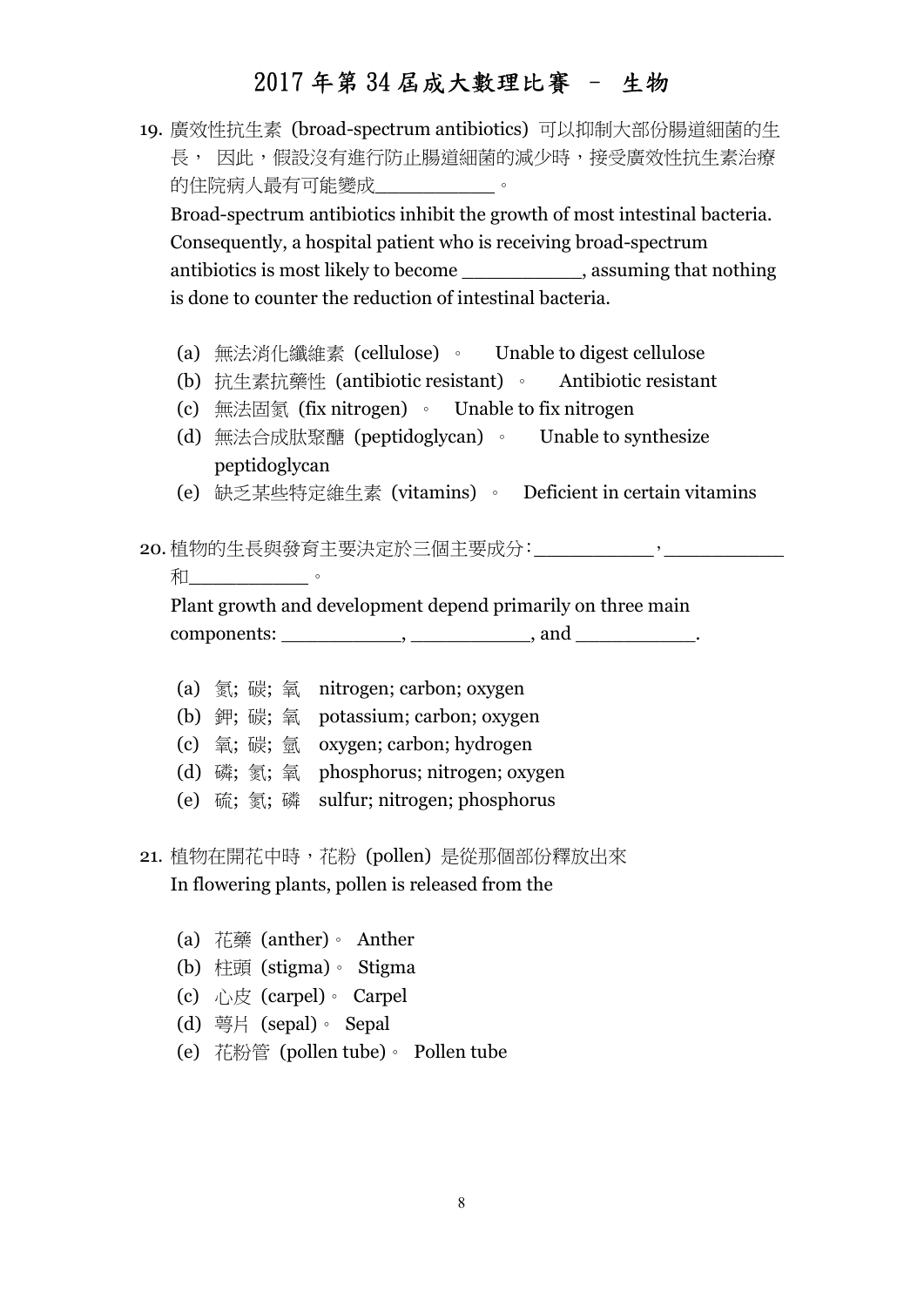- 22. 植物在稍為黑暗環境 (partially dark environment) 中生長時,會朝著光的 方向增長,這現象稱為向光性 (phototropism),我們如何知道植物「知道 (knows)」如何做到這一點? 選擇下列的過程何者是不正確的 Plants growing in a partially dark environment will grow toward light. This is called phototropism. What do we know about how the plant "knows" how to do this? Choose the incorrect process.
	- (a) 是由化學訊號引起的。 It is caused by a chemical signal.
	- (b) 其中參與的一種化學物是生長素 (auxin)。 One chemical involved is auxin.
	- (c) 生長素引起在莖的一側增加生長。 Auxin causes a growth increase on one side of the stem.
	- (d) 生長素會引起有光照的莖側減少生長。 Auxin causes a decrease in growth on the light side of the stem.
	- (e) 移除頂端分生組織 (apical meristem) 以防止向光性。 Removing the apical meristem prevents phototropism.
- 23. 三室心臟 (three-chambered hearts) 通常是由以下不同數目的心房 (atria) 和心室 (ventricles) 所組成?

Three-chambered hearts generally consist of which of the following numbers of atria and ventricles?

- (a) 一個心房; 一個心室。 One atrium; one ventricle
- (b) 兩個心房; 一個心室。 Two atria; one ventricle
- (c) 三個心房; 沒有心室。 Three atria; no ventricles
- (d) 沒有心房; 三個心室。 No atria; three ventricles
- (e) 一個心房; 兩個心室。 One atrium; two ventricles